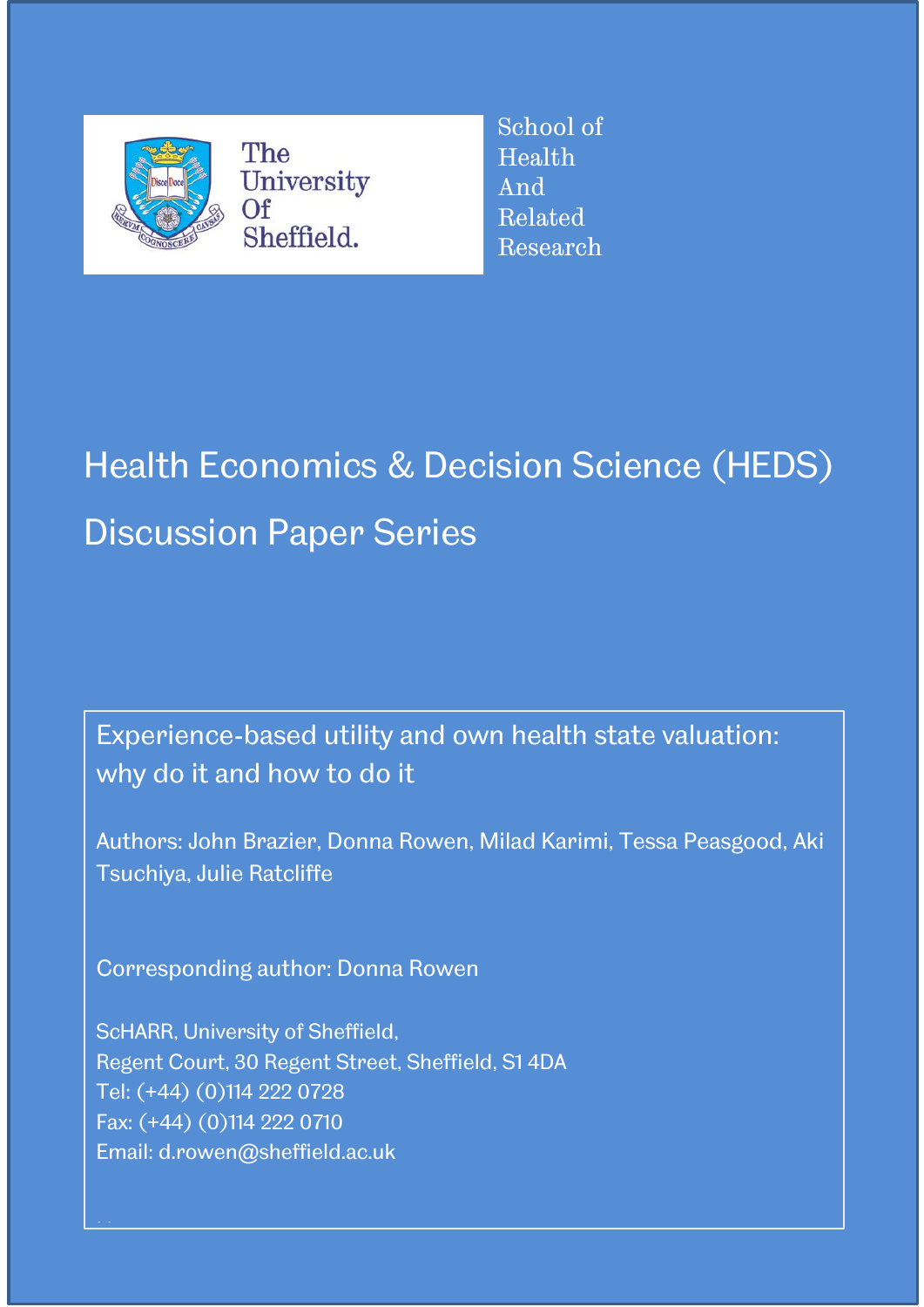#### **Disclaimer:**

This series is intended to promote discussion and to provide information about work in progress. The views expressed in this series are those of the authors. Comments are welcome, and should be sent to the corresponding author.

This paper is also hosted on the White Rose Repository[: http://eprints.whiterose.ac.uk/](http://eprints.whiterose.ac.uk/)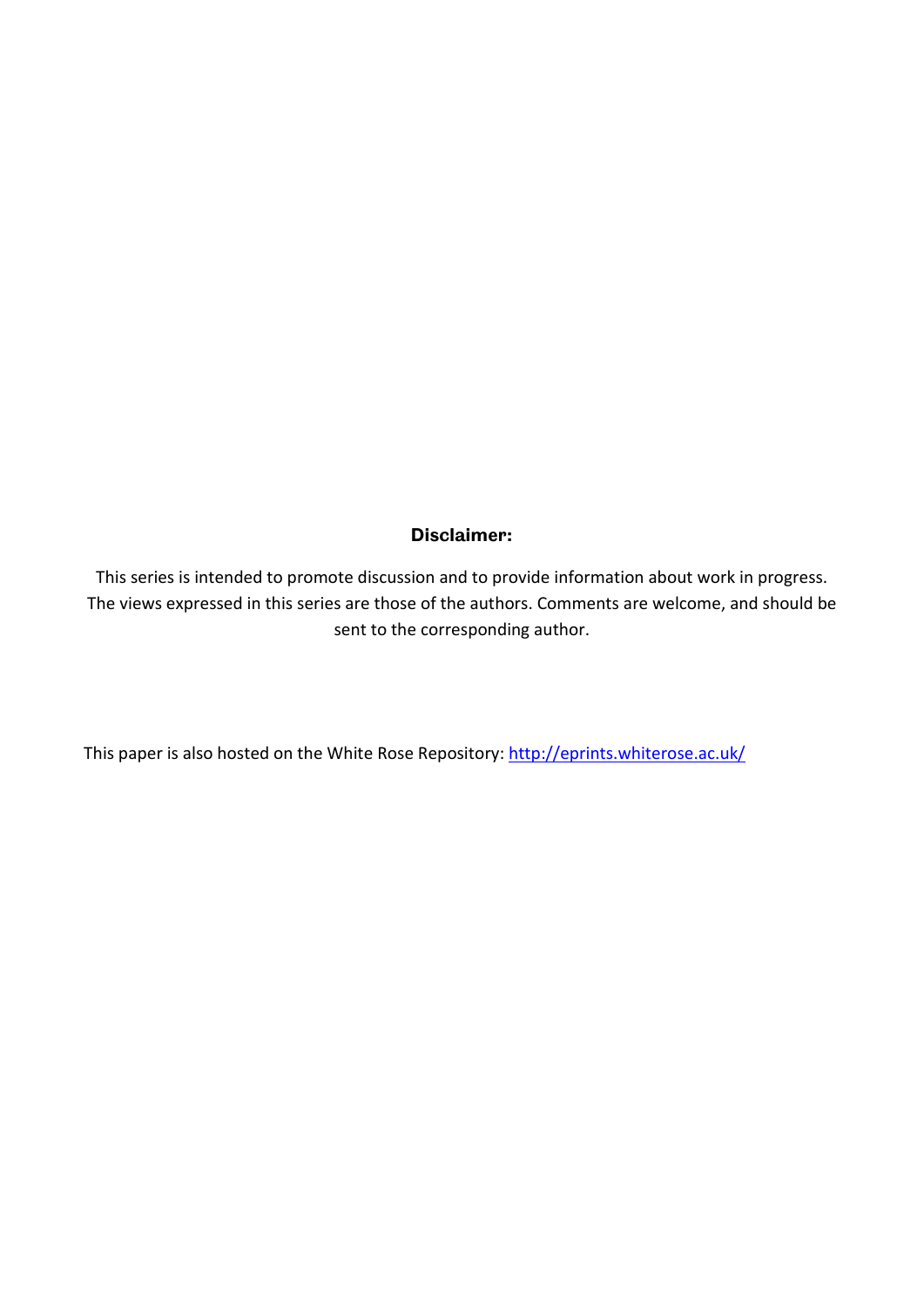## **Experience-based utility and own health state valuation: why do it and how to do it**

John Brazier $^1$ , Donna Rowen $^1$ , Milad Karimi $^{1,2}$ , Tessa Peasgood $^1$ , Aki Tsuchiya $^{1,3}$ , Julie Ratcliffe $^4$ 

<sup>1</sup> School of Health and Related Research (ScHARR), University of Sheffield, UK, Regent Court, 30 Regent Street, S1 4DA

<sup>2</sup> Department of Population Health, Luxemburg Institute of Health, 1A-B, rue Thomas Edison, L-1445 Luxembourg

<sup>3</sup> Department of Economics, University of Sheffield, UK, Mappin Street, S1 4DT

<sup>4</sup> Health Economics Unit, Flinders University, Australia, Level 1 A Block, Repatriation General Hospital, Daws Road, Daw Park, South Australia 5041

Correspondence to: Donna Rowen, ScHARR, University of Sheffield, Regent Court, 30 Regent Street, S1 4DA, UK. [d.rowen@sheffield.ac.uk](mailto:d.rowen@sheffield.ac.uk)

**ABSTRACT:** In the estimation of population value sets for measures such as the EQ-5D, there is increasing interest in asking respondents to value their own health state, sometimes referred to as "experience-based utility values", rather than hypothetical health states. Evidence shows that these experience-based utility values differ to hypothetical health state values. This may be attributed to many reasons. This paper first critically examines: why this difference is important, whether own visual analogue scale (VAS) or time trade-off (TTO) really measure experiencebased utility values, the biases from current methods of collecting experience-based utility data, and the modelling of the data. Second, the paper reviews some of the normative arguments for and against using own health state valuation. Finally, the paper also examines other ways own health state values can be taken into account, such as including the use of *informed* general population preferences that may better take into account experience-based values.

**Keywords:** Experience-based utility; own health state valuation; hypothetical health state values; informed preferences

**Acknowledgements:** Previous versions of the paper were presented at the EuroQol Plenary Meeting in Berlin, Germany in June 2016 and at the Health Economists Study Group Meeting in Birmingham, UK in January 2017. We would like to thank all attendees for their comments and Chris Sampson in particular for his discussion of the paper.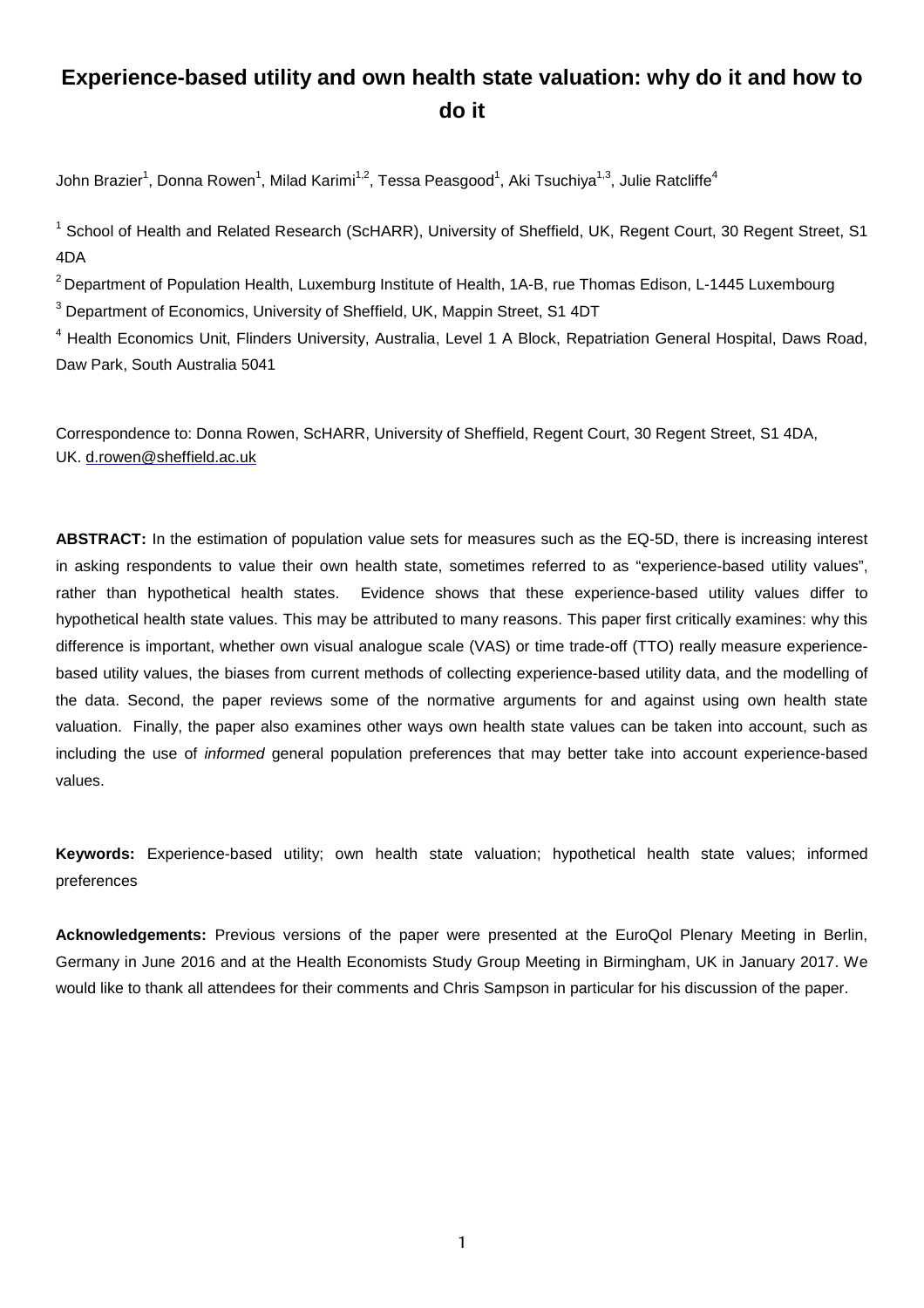# **Experience-based utility and own health state valuation: why do it and how to do it**

#### **1. Introduction**

Historically, it was recognised that health state utility values could be obtained from a number of different sources including patients, their carers, health professionals and the community (see (1) for a detailed overview). Currently, health state value sets are usually obtained from members of the general public trying to imagine what the state would be like, mainly argued for on the basis that it is the general population who are the payers of healthcare. However, it has also been argued that values should be obtained from patients as they better understand what it is like to live in poorer health (2-4). Of course, utility values can be obtained directly from people whether or not they are patients. Own health state values can be obtained to value a person's state without a descriptive system like EQ-5D, or they can be used to estimate value sets for (generic) measures of health such as the EQ-5D. The latter has started to be described in the literature as "experience-based utility values", where general public respondents value their own current health state (4). These experience-based utility values are then modelled against their self-reported EQ-5D health state, for example, to estimate a value set for all states described by EQ-5D (e.g. (5-7)).

We critically examine a number of important issues: why the potential use of experience-based utility is important, the theory underpinning the extent to which own TTO measures experience-based utility values, the challenges of collecting own health state values utility values and the modelling of the data, and the normative arguments for and against using own health state utility values. Finally, the paper considers a number of alternative uses of own valuation focusing on the idea *informed* general population preferences that take into account experience-based utility values.

#### **A clarification**

There are two main considerations in this literature (see Table 1): *whose* values and *what* to value. The debate has tended to focus on the first of these: whether to use patient or general public values. The second consideration is whether they should value their own state or some hypothetical state. A (conventional) preference-based EQ-5D population value set asks a general public sample to value hypothetical states (cell 1), while another approach would be to ask patients to value their own current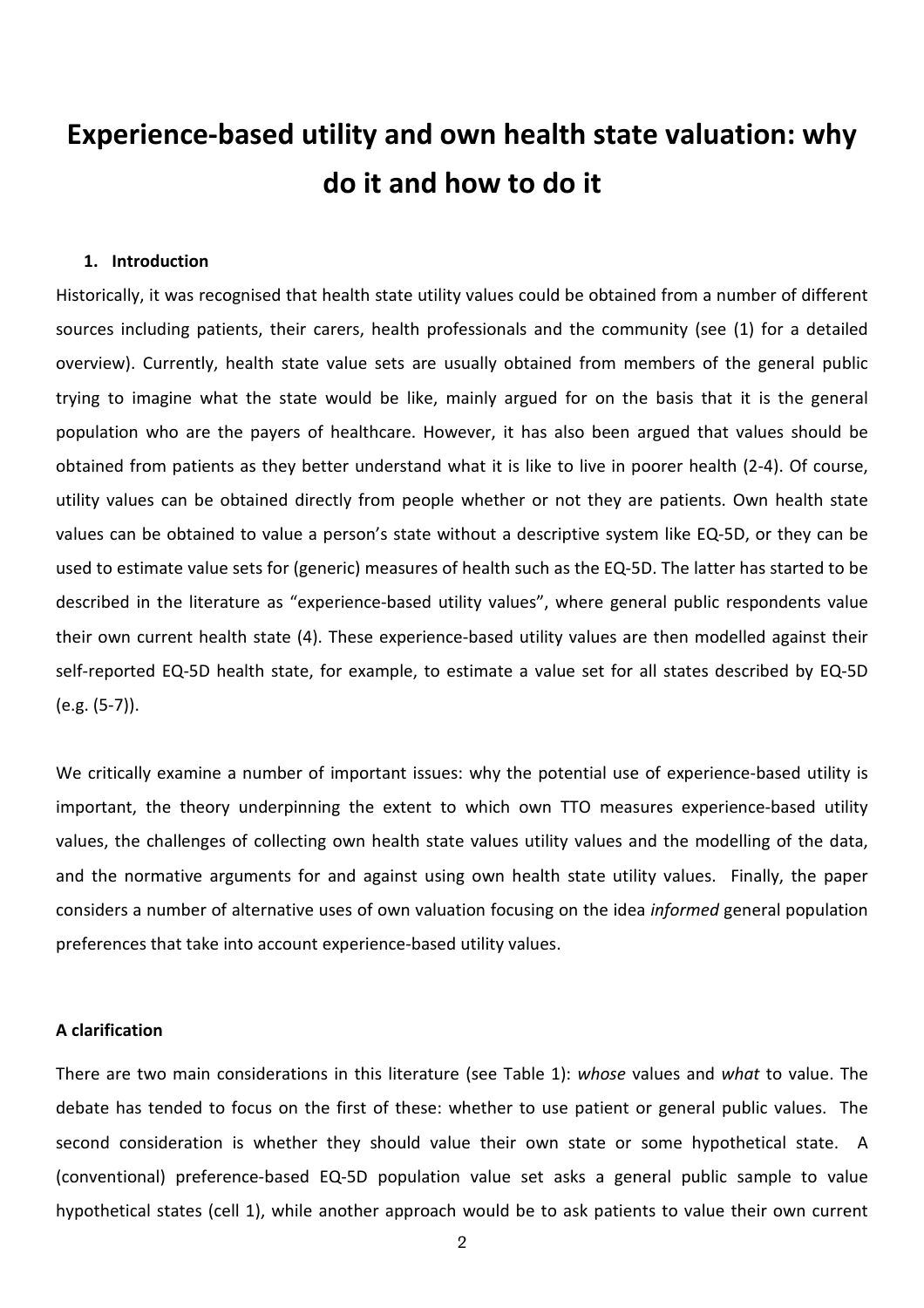state (cell 4). The growing interest in experience-based utility values concerns cell (3). Of course, patients are also members of the general public and the strict public vs patient dichotomy is a false one (8) – but informative. A typical study in cell (4) will have a relatively small, clinically homogeneous sample, and will therefore not aim to elicit values for enough states to model the entire descriptive system, while a study in cell (3) will aim for a large, heterogeneous sample, with the aim to value all possible states in a descriptive system. Since there is little that is currently known that contrasts (1) against (3), we will draw on the established literature that compares between cells (1) and (4). A third consideration is whether to link values from any of these cells to a descriptive system e.g. EQ-5D, which is a comparatively recent development in the literature. Note that the term patient is used throughout the paper for simplicity, and it is that the values are based on experience, "experience-based" values, that is important not that the person is a patient per se.

**Table 1: Categorising values by population and what is valued**

|                     | General public | Patients |
|---------------------|----------------|----------|
| Hypothetical states | $\mathbf{1}$   | (2)      |
| Own current state   | 3)             | (4)      |

#### **2. Does own VAS or own TTO measure experience-based utility?**

Daniel Kahneman (9) distinguished between (stated) preference-based methods of valuation, such as willing-to-pay, standard gamble (SG) and time trade-off (TTO), which elicit what he calls 'decision-utility', and the hedonic and affective experiential methods associated with an outcome which he calls 'experienced-utility'. He and others have questioned the validity of decision-utility based methods due to systematic errors in our forecasts of how we will feel in future states (10). In its place, they have argued for a return to an interpretation of utility used by Bentham, where utility is the pleasure and pain experienced in each moment of time (11). This would imply a return to measuring utility directly and in cardinal form from the person experiencing it, and hence 'experienced-utility' (12).

Kahneman's use of the term 'experienced-utility' is very different to the way in which it is being used to describe a valuation based on own health. Where the valuation is using Visual Analogue Scales (VAS) we may consider this a proxy for current momentary experience, but where it is based on TTO, SG or another choice exercise, it is a preference expressed over hypothetical future experience, and a measure of 'decision' rather than 'experienced' utility in the way Kahneman has coined the terms.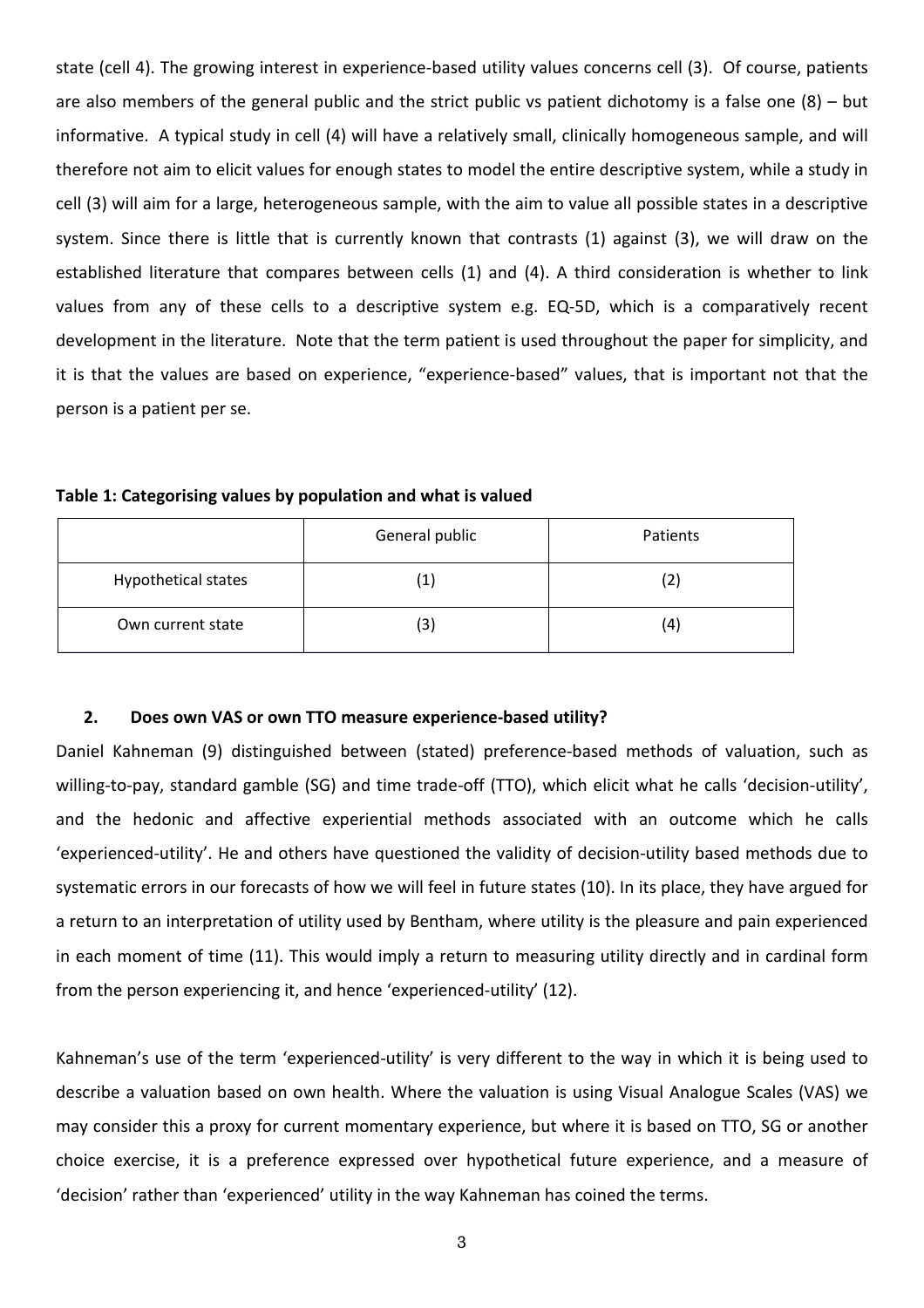Kahneman recommends measuring utility using moment-based happiness (9). The most direct method of doing so is the 'experienced sampling methodology' (13) in which participants are contacted at multiple random points during the day and asked about their how they are feeling and how happy they are at each time point. A more pragmatic and less intrusive solution is the 'day reconstruction method' (14) which asks people to recount different episodes of the previous day and how they felt during each episode. Data on affective experience is then combined: one possibility is to take the difference between the average positive feelings (or the most intense positive) and the average negative (or the most intense negative) (14) and this is used to estimate an area under the plotted curve to define experienced utility over time. Another possibility is to the use the proportion of time in which the most intense negative affect outweighs the most intense positive, referred to as a 'U-index' (15).

However, the methods for assessing experienced-utility in the sense used by Kahneman are criticised by economists as they do not require the respondent to make a sacrifice. In other words, there is no opportunity cost, so there are questions about the meaning behind the expression of feelings, whether they can be compared between individuals, and whether they provide ordinal or cardinal values. Similarly, there is the question of what respondents are valuing in an own TTO task to collect what is called in the literature '*experience-based* utility values'. The use of choice-based methods such as TTO to elicit values for experience-based utility require respondents to value their current state by imagining what it would be like to be in full health, which they may not have experienced for many years. For people who have lived in a chronic health state, for example chronic obstructive pulmonary disease or osteoarthritis, the task of imagining full health is potentially as difficult as a healthy member of the general population trying to imagine a poor health state. In addition they are being asked to imagine that they will remain in their current state for some specified period, such as 10 years in the case of Burstrom et al (7); and to imagine dying. This is a hypothetical task and raises the question about how realistic this would be for most respondents, indeed as noted above Kahneman has questioned people's ability to predict their experienced utility into the future. During the TTO task do respondents really imagine their current health state will not change or do they imagine some change over time? Do they consider the fact they may adapt, that their life circumstances may change and so forth? Do they include more than the EQ-5D state they have just completed (for example, their wider quality of life), and if so what else do they take into account? How do they deal with the idea of dying? Currently we do not know and there is a role for qualitative research to examine what is actually being valued with these tasks. However, what we can conclude is that own health state valuation using TTO is not the same as experienced based utility in the way Kahneman and colleagues describe it.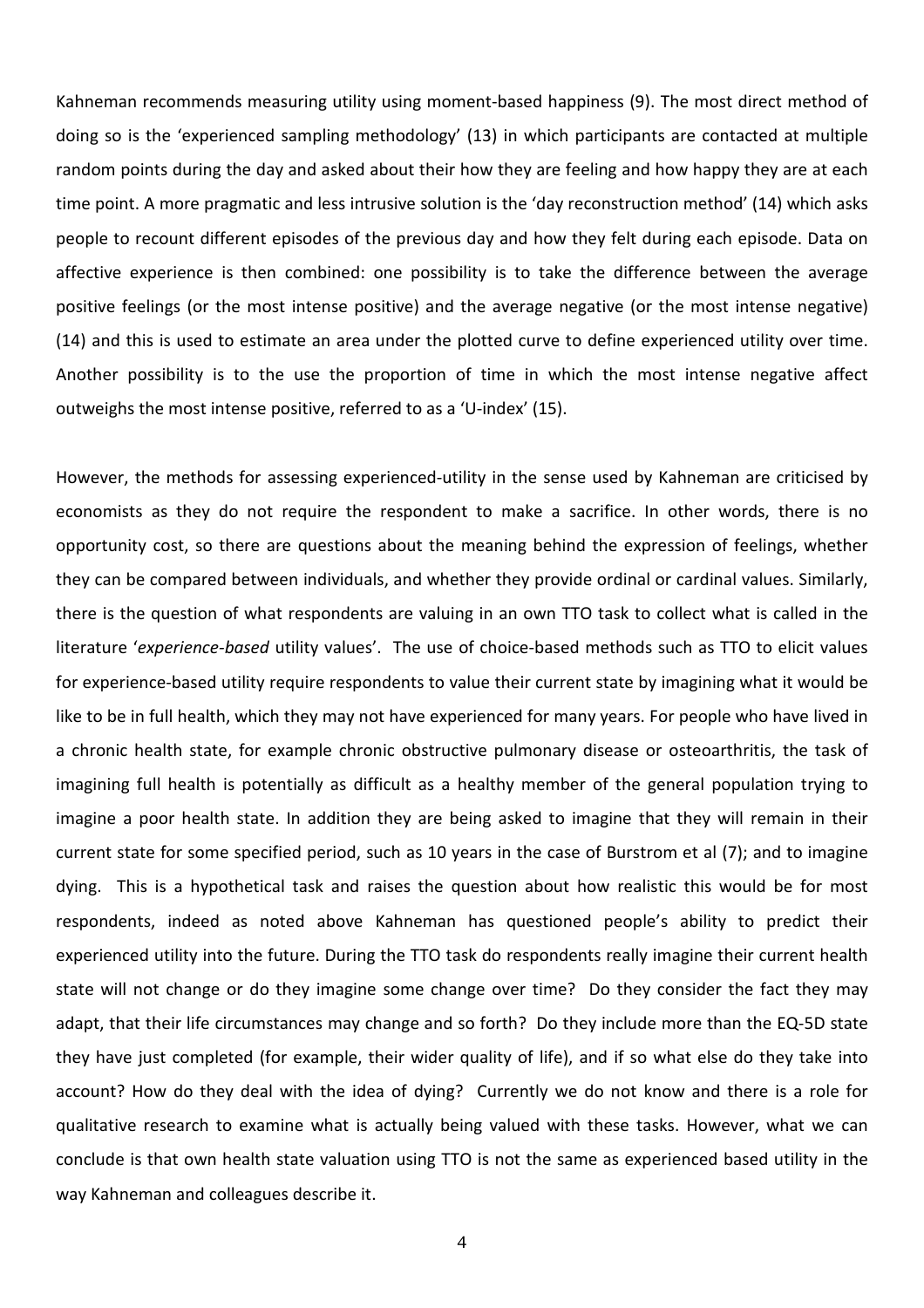#### **3. Does the choice of whose values matter?**

The choice of whom to elicit values from is important because it may influence the resulting values. A number of empirical studies have been conducted which indicate that people with first-hand experience tend to (although not always) place higher values on dysfunctional health states than members of the general population who do not have similar experience, and the extent of this discrepancy tends to be much stronger when people value their own health state (16-18). However, there is some evidence suggesting that for mental health, values may be lower for people with experience of mental health problems (19), as contrary to the general population they tend to place a greater weight on mental health impairments relative to physical health impairments (20), though this research was not based on valuing own health.

Earlier empirical studies comparing patient and general population values tended to use relatively small sample sizes and focused on differences in patient and general population values for a single medical condition or type of health problem. More recently, studies have attempted to use larger sample sizes across general population or multiple patient samples, to compare across cells (1) and (4) of Table 1.

Mann et al*.* (5) estimated EQ-5D preference weights using regression analysis of own EQ-5D VAS data (cell 3) from patients diagnosed with eight different conditions (n=3,376), and compared the results to EQ-5D preference weights estimated using regression analysis of hypothetical VAS values elicited from the general population (n=2997; the MVH dataset, (21)). Compared with the general population model the decrements for anxiety/ depression were statistically significantly larger in the patient model but smaller for pain/discomfort and mobility. The magnitude of disagreement between the patient self-rated VAS model and the population VAS model was also found to vary depending upon the patient's condition. Rand-Hendriksen et al. (22) examined differences in the relative importance attributed to EQ-5D dimensions between experience-based health valuations from patients (n=74,277) and hypothetical health valuations from the general population (n=3,773) for EQ-5D states using VAS in the United States. Self-care and pain/discomfort were found to be the most important dimensions for the hypothetical health valuations, whereas usual activities was the most important dimension for the experience-based health valuations. Little et al. (23) compared German experience-based (n=2,032, obtained from Leidl and Reitmeir (24)) and European hypothetical health valuations from the general population (n=6,870) for EQ-5D using VAS, finding that pain/discomfort was the most important dimension for the experience-based health valuations. Sun et al (6) generated EQ-5D preference weights by modeling own VAS using Chinese experience-based data (n=120,709) and showed anxiety/depression had the greatest impact on own VAS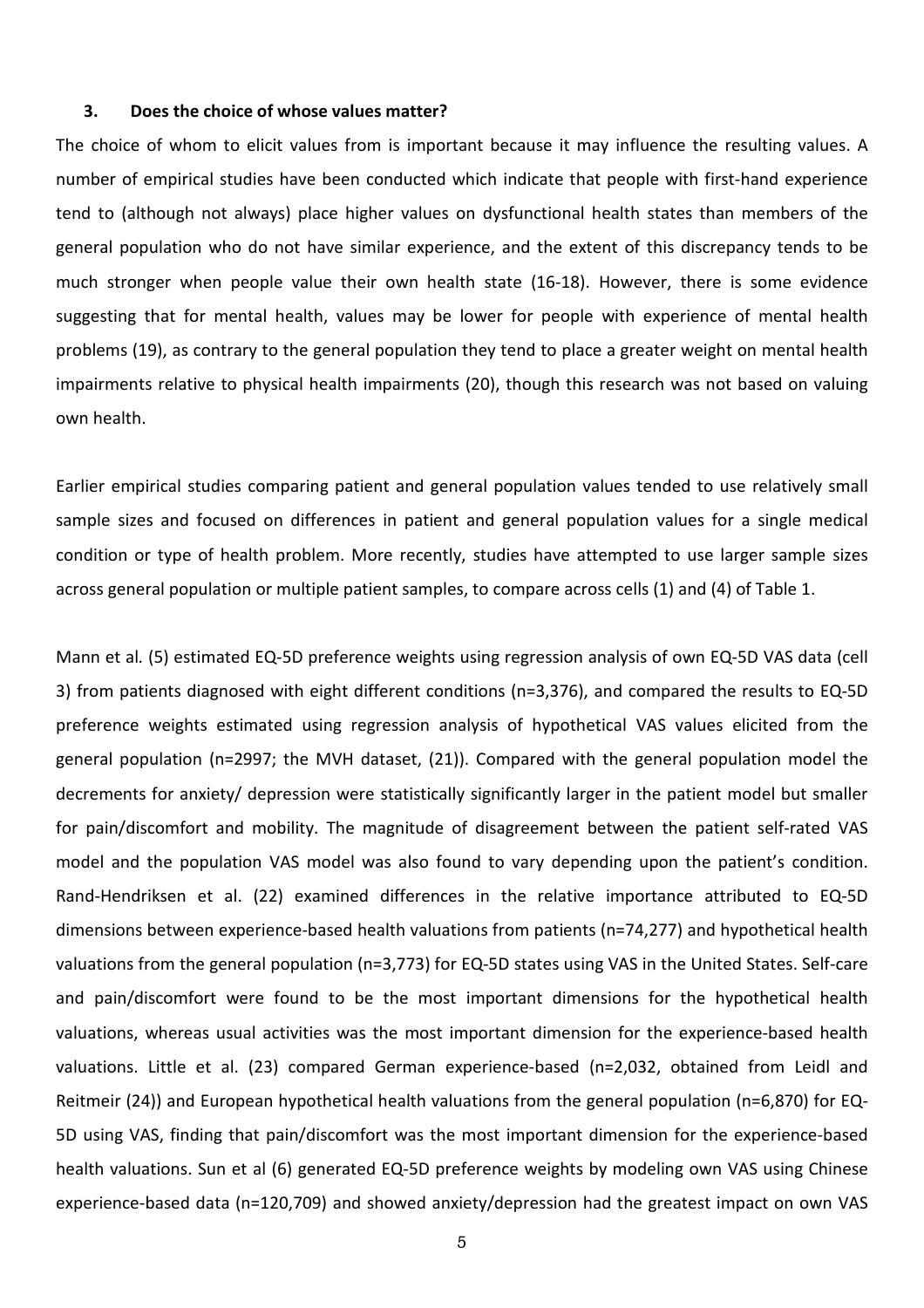values.

Burstrom et al*.* (7) used TTO (alongside VAS) to estimate Swedish experience-based value sets for EQ-5D-3L health states using general population health survey data. A large sample of n=45,000 individuals was used in order to facilitate modeling of the experience-based TTO and VAS values in terms of the EQ-5D descriptive system. They found the anxiety/depression dimension to have the greatest impact on both TTO and VAS values.

In summary, although there are variations in the findings from these individual studies in terms of the relative impact of dimensions according to own health state valuation, the available evidence highlights the potential for systematic differences between hypothetical general population preferences and own health state values that could impact on the results of an economic evaluation. Therefore, the choice as to whose values are used may be critical when making resource allocation decisions.

### **4. Why do discrepancies in own health state values and hypothetical general population values exist?**

There are a number of possible contributing factors for observed differences between patient and general population values. Earlier we argued that respondents in poor health states may find it hard to imagine full health. The literature has suggested additional possible explanations including: poor descriptions of health states (for the general population), use of different internal standards, or response shift and adaptation (1, 3). These are discussed in detail below.

#### **Poor descriptions of health states**

An important potential source of discrepancy is found when descriptions provided to the general population in cell (1) may not accurately describe the health state, even when these are produced using a health state descriptive system. Respondents can bring their own information to the valuation exercise by drawing upon their own personal experiences or limited knowledge. Given that the personal experiences of people with experience of a health condition and members of the general public are unlikely to be the same, it may mean that, in effect, they are evaluating different health states even when provided with identical descriptions of the health state to be valued. In addition, patient respondents in cell (4) will not necessarily be valuing the health state they are categorised into by a descriptive system (like EQ-5D). Respondents are asked to value their current health state as they see it and this may cover different dimensions to the measure being used. Furthermore, it has been suggested that general population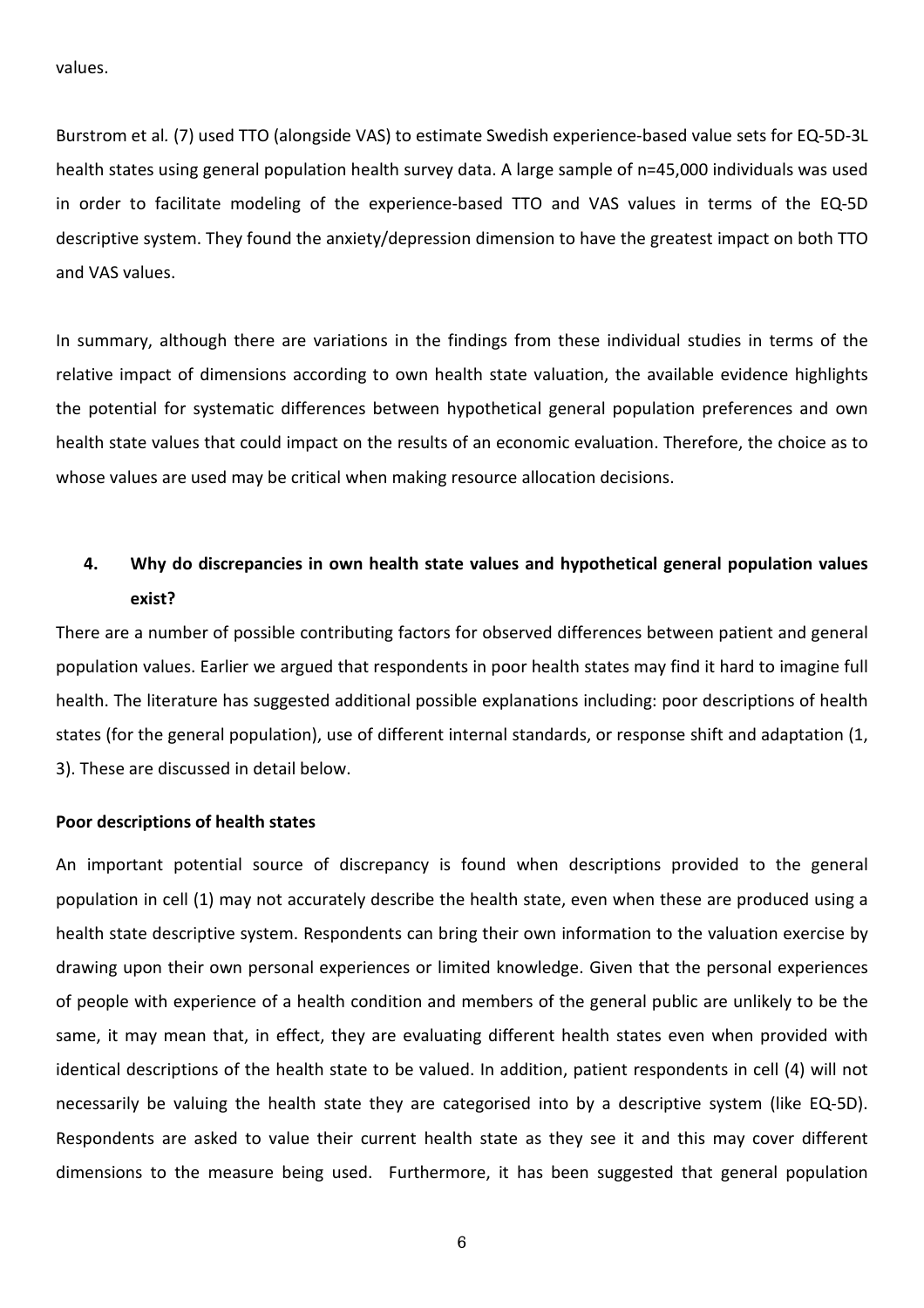respondents in (1) focus too much on ill health and ignore the remaining positive aspects of a person's life (3).

#### **Changing standards**

A well-known phenomenon in the psychometric literature is 'response shift', which refers to the possibility that individuals will change their internal standards for evaluating their own health in response to changes in their health (25). Response shift occurs due to changes in expectations. For example, an older person may rate his or her health according to their expectations of the best possible health for a person of their age rather than best possible health *per se*. Similarly, a patient may rate his or her health by comparing themselves with other patients rather than with healthy individuals. In either instance, response shift will contribute to discrepancies between patient and general population values in cells 1 and 4 for the same health states and, unlike the problem of incomplete or inaccurate health state descriptions, it is difficult to see how response shifts can be reduced or eliminated in practice. Indeed, it can be argued that response shift effects in health state valuation tasks conducted with patients should not be of concern, since these reflect adaptation and coping.

#### **Adaptation to the state**

Someone in a permanent and stable impaired health state is, depending on the health problem, likely to adapt over time, both physically and psychologically. Physical changes include the acquisition of new skills to help cope with a disability, such as learning to use a walking stick. Or, a person may change the things they do in order to limit the impact of their disability or illness. For example, someone who once played football may take up a sport that has a lower impact on their knees. There are also psychological adaptations that include a shift in the weight people place on different aspects of health and quality of life and, more fundamentally, a change in their view of what matters in life. In addition, people may lower their expectations of what they can achieve.

It is well established in the literature that people tend to under predict their ability to adapt to physical health conditions or impairment states (9, 26, 27). When general population respondents read the description of a state, their valuation may reflect a response to, say, going blind, rather than being blind for an extended period. In other words, they focus on the transition to the state rather than the longer term consequences. This focus results in the general population giving lower values compared with patient selfreported values for chronic states of health.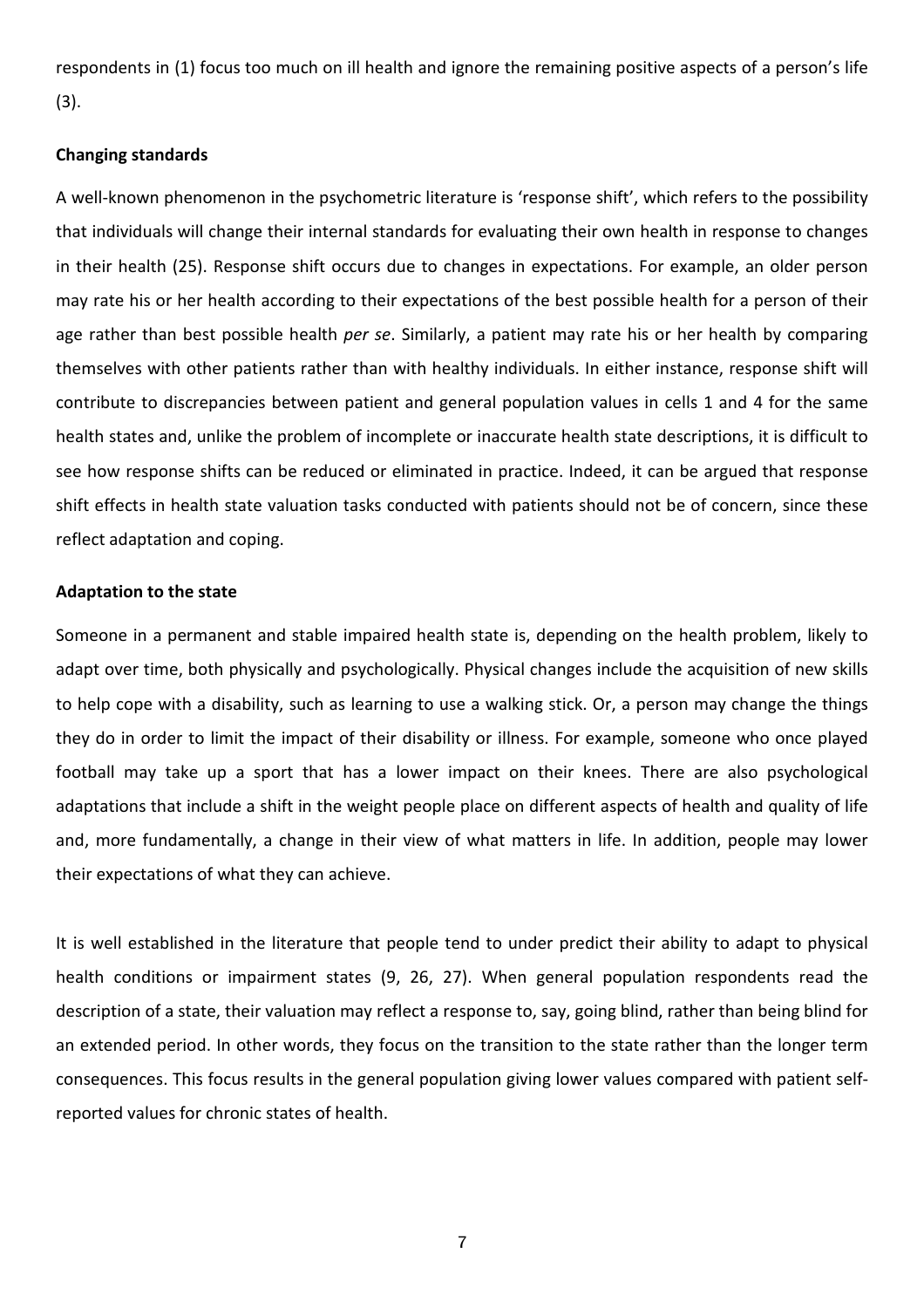These explanations for the differences in values between the general public imagining the state (cell 1) and respondents valuing their own state (cell 4) may have normative implications that are examined in section 8.

#### **5. What are the practical problems of collecting own health state values?**

Asking respondents to value their own health state and to do so across a sufficiently wide range of health states of different type and severity raises two major practical problems. Firstly, respondents in poor health states may be unable or unwilling to undertake complex and quite intrusive valuation tasks. This may be due to their physical limitations. Furthermore, there are also mental health and cognitive problems that make completing a health state valuation task (e.g. TTO) more challenging than simply completing the EQ-5D classification system, particularly if it is to be self-completed (which tends to be the case with many of these surveys) only once, without any assistance from interviewers and without a practice question (which is difficult for own health valuation). Second, there will be ethical concerns with asking people in terminal or incurable conditions to imagine hypothetical scenarios involving return to full health, accompanied by either the risk of immediate death or shortening life. For these reasons it is not possible to ask some patients groups to complete health state valuation tasks for any state (hypothetical or own). These two factors will result in lower numbers in the poorer health states being sampled, as shown by the low numbers reporting more severe levels of EQ-5D in Table 2 (taken from (6, 7).

The data may also suffer from selection bias since people who are experiencing a health state that has impacted more on their utility may not wish to participate in elicitation surveys because of their health (even if they are able to). The magnitude of this type of selection bias is likely to vary not only by the severity of condition but also by dimension (e.g. mental health). This will introduce a complex pattern of bias with some (but not necessarily all) severe states having higher values than would be the case if it was a genuine random sample of those people in them. This may partly explain why own health state values are higher than the values of members of the general public imagining them. A major practical problem for the researcher is to obtain the right sample and one that is representative across the severity range across each health state. This is a survey design issue and a different approach is proposed in section 7.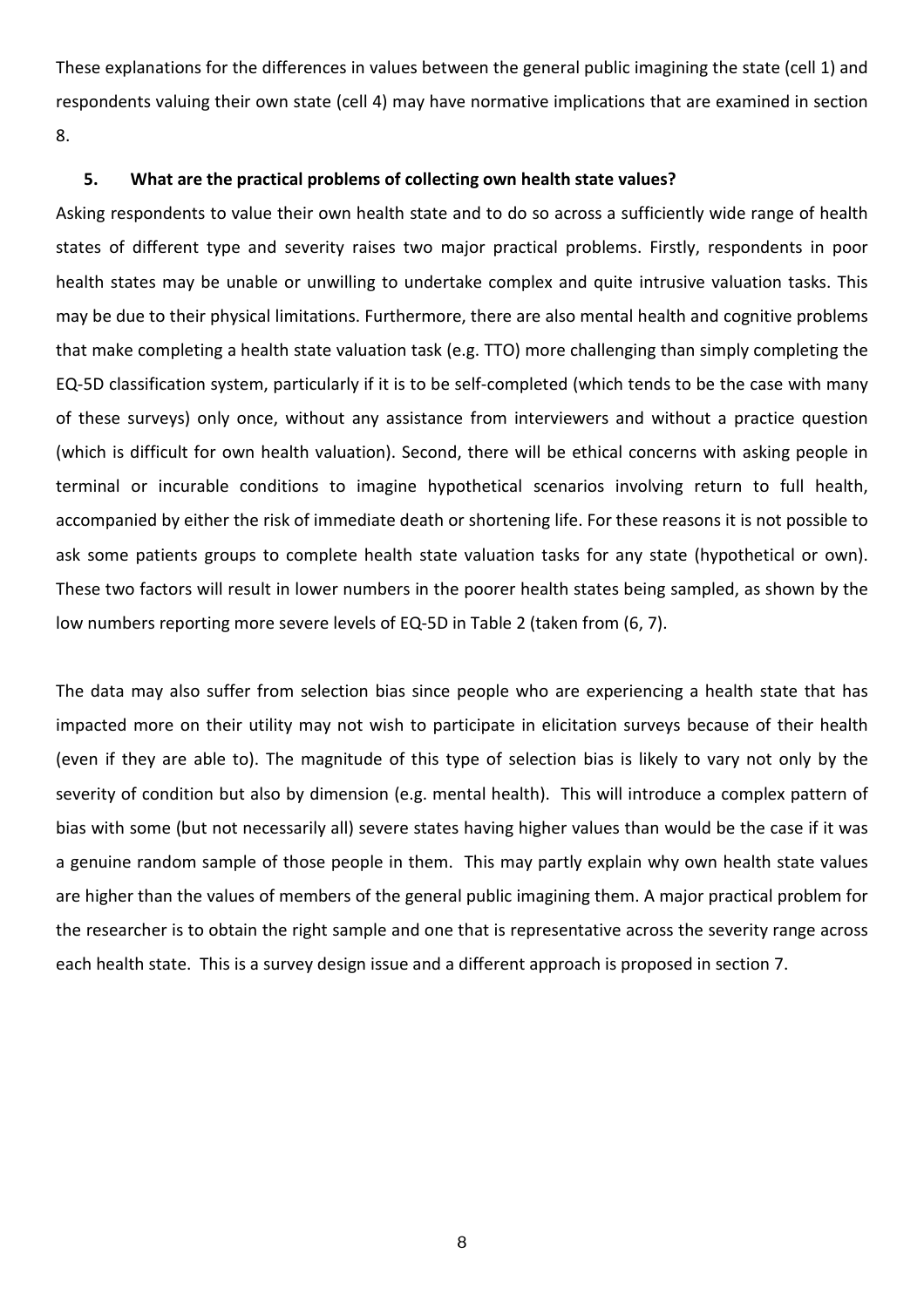**Table 2:** Observed distribution of EQ-5D own health in surveys used to provide experience-based utility data

| <b>EQ-5D dimension</b>  |                         | Level   Sweden (%) (n=46,169) (7)   China (%) (n=120,709) (6) |      |
|-------------------------|-------------------------|---------------------------------------------------------------|------|
| <b>Mobility</b>         | $\mathbf{1}$            | 90.1                                                          | 94.8 |
|                         | $\mathbf{2}$            | 9.8                                                           | 4.8  |
|                         | 3                       | 0.1                                                           | 0.4  |
| Self-care               | $\mathbf{1}$            | 98.4                                                          | 96.8 |
|                         | $\mathbf{2}$            | 1.2                                                           | 2.8  |
|                         | 3                       | 0.4                                                           | 0.4  |
| <b>Usual activities</b> | $\mathbf{1}$            | 91.2                                                          | 95.2 |
|                         | $\mathbf{2}$            | 7.7                                                           | 4.0  |
|                         | 3                       | 1.1                                                           | 0.8  |
| Pain/discomfort         | $\mathbf{1}$            | 50.8                                                          | 90.8 |
|                         | $\mathbf{2}$            | 45.1                                                          | 8.8  |
|                         | 3                       | 4.1                                                           | 0.4  |
| Anxiety/depression      | $\mathbf{1}$            | 66.5                                                          | 93.6 |
|                         | $\overline{\mathbf{2}}$ | 30.8                                                          | 6.0  |
|                         | $\overline{\mathbf{3}}$ | 2.7                                                           | 0.4  |

#### **6. Econometric issues arising in the elicitation of own health state values**

The elicitation of experience-based utility values for EQ-5D in the literature has involved the use of regression analysis of large general population samples who value their own health using TTO (7) or VAS (6, 22, 24) to produce preference weights for every health state defined by the classification system. The sample sizes for these studies were large, for example 49,169 for Sweden (7), 74,277 for the US (22) and 120,709 for China (6). However, as these were general population samples the majority of respondents were in full health or mild health states. Table 2 reproduces the distribution of (three-level) EQ-5D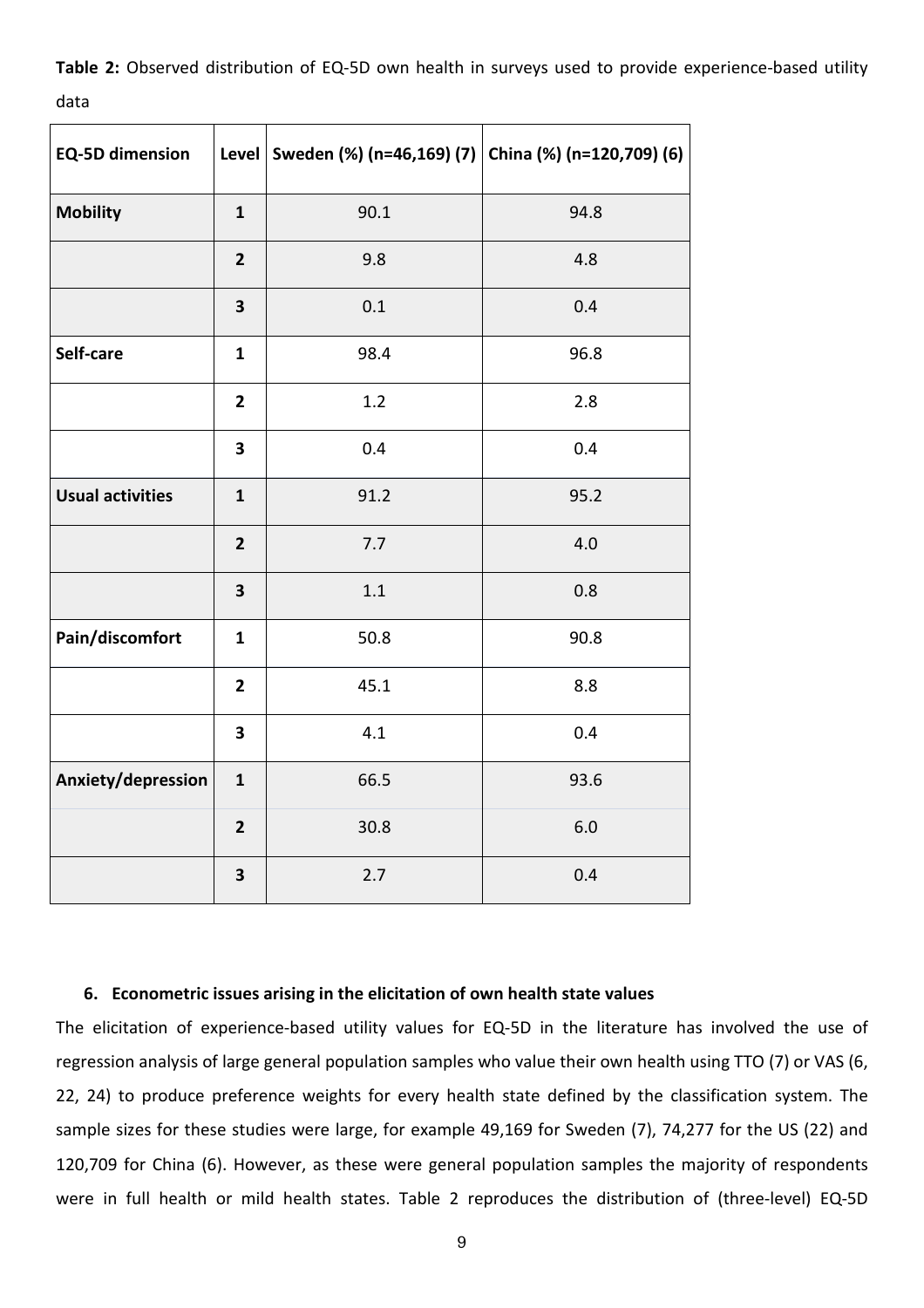responses in the Swedish and Chinese samples used to estimate experience-based utility preference weights for the EQ-5D. In both samples the proportion of responses in level 1 in each dimension is large, and 39.8% and 87% of respondents are in EQ-5D full health in the Swedish and Chinese samples respectively. However, the distribution for Sweden does have larger proportions of respondents at levels 2 and 3 for the pain/discomfort and anxiety/depression dimensions, although this is not observed in the Chinese sample.

The use of this methodology to produce a utility value for every state defined by the classification system requires that the sample size is extremely large, as each respondent can provide only one observation per time point, and the distribution of these states is highly skewed. In contrast, general population surveys eliciting preferences for hypothetical health states typically ask each respondent to value 8 or more health states, and these states are selected for design efficiency, thus saving on sample size.

The distribution of EQ-5D responses with the majority of responses at level 1 and a small proportion of responses at level 3 means that there are a large number of observations with TTO or VAS data for mild health states and only a small number of observations for severe health states. This creates problems for modelling the data to generate preference weights for every possible health state defined by the classification system. Even in the hypothetical health state valuation literature it is usually infeasible to value all health states defined by a health state classification. Health states for valuation are usually selected using by design as an orthogonal array (e.g. (28)), balance (e.g. (29)) or simulation of alternative selections (e.g. (30). All of these approaches select health states to ensure that the model estimated using the preference data is able to produce preference weights with acceptable margin of error for every possible health state defined by the classification system, and the selection of health states is an important component of any health state valuation study. However, the approach used by experience-based utility does not select health states in any way, nor does it necessarily include data on every health state as 148 and 167 unique health states were observed in the Swedish and Chinese samples respectively out of the 243 possible EQ-5D states. It is likely that this will detrimentally impact on the accuracy of any model used to estimate values for every health state defined by the classification system.

It may be argued that, while efficient designs aim to spread out the prediction error across dimension levels and thus across states, own valuation datasets contain more data on precisely those states for which information it is needed i.e. the most frequent states. At the extreme, there is no need to predict the value of health states that do not exist in the real world with the same (or even any) accuracy as those states that happen more often. Existing designs require some very rare states to estimate values for all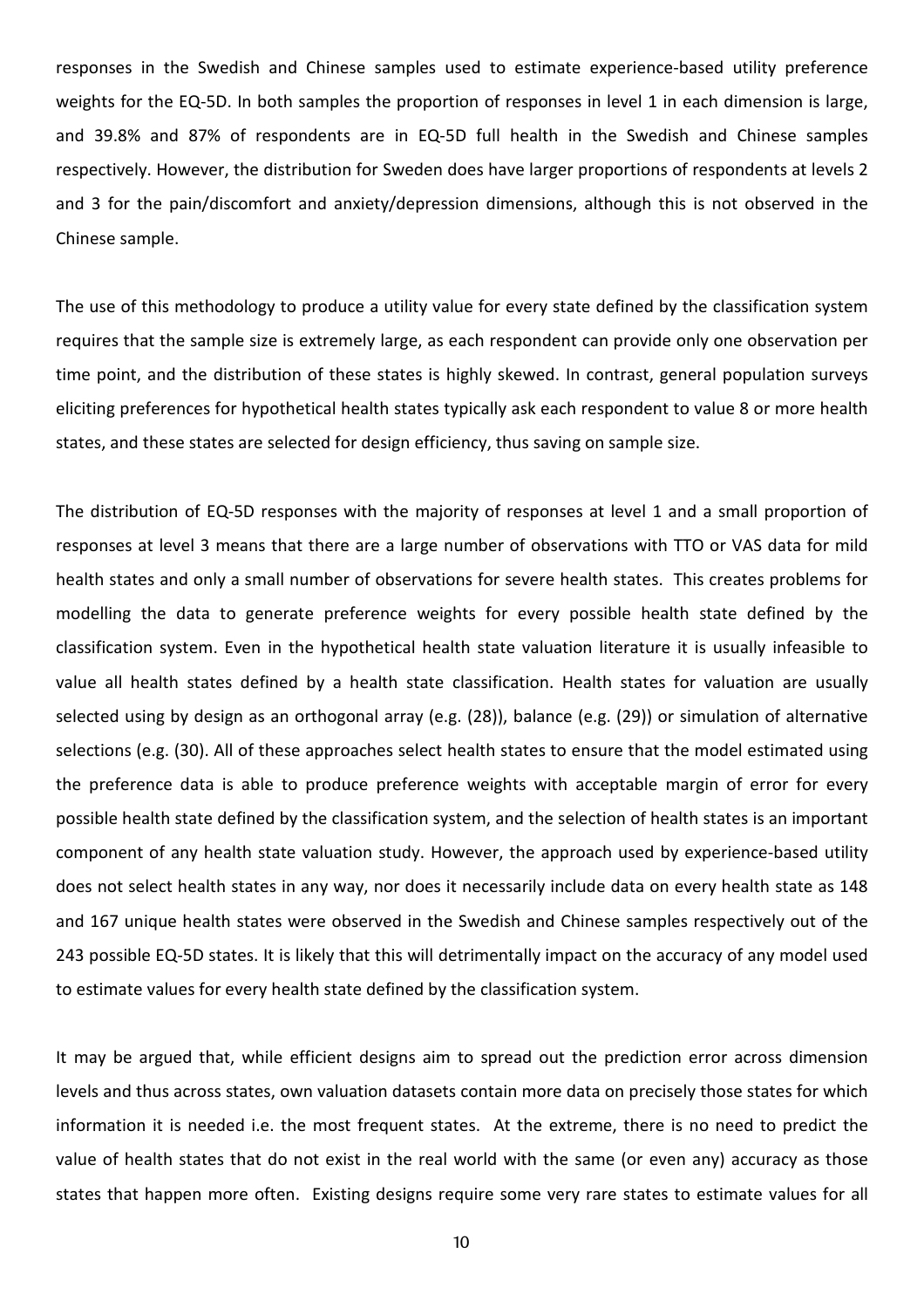states, but there may be ways to avoid these states in more sophisticated designs. Furthermore, the states that drive the results of cost-effectiveness models may not be the ones that arise with sufficient frequency in a general population sample.

#### **7. How could own TTO valuation studies be designed?**

An alternative approach to large scale general population experience-based utility surveys is to purposively sample people to provide own TTO values to ensure that values are obtained for health states that are informative for estimating a regression model estimating preference weights for every state described by the descriptive system. For example, a set of health states for say, the EQ-5D-5L could be selected using orthogonal array, balanced design or simulations of hypothetical states. Quotas could then be set for, say, 200 respondents in each health state and respondents from a sampling frame which ensures that respondents are representative of that state in terms of sociodemographic characteristics such as age and gender (which usually will not be the same as the general population).

To give an idea of the numbers involved, let us examine the numbers required in a general population survey using our experience from three online general population surveys. In a pool of 8,600 respondents across three online surveys of the general public (31, 32), we observed 586 unique EQ-5D-5L states broken down as follows: 11111 had a 35% share, the next two states covered another 20% of respondents and the next 20 states covered another 30%. Only the top six states had an n>200. The 200th ranked state had just n=3 observations. This would suggest that most EQ-5D-5L states (more than 90% of them) have a prevalence rate of 0.02% or lower in the general population. This suggests that in order to identify 200 individuals in a health state with a 0.02% prevalence, this would require screening 1 million individuals to find them (and not all of them will agree to be surveyed). There are a lot of assumptions in this rough calculation that we would not care to defend, but a crucial one is that an online survey using self-completed health state valuation task of own states is likely to suffer from the biases raised earlier. To achieve representative samples in the more severe states requires more directed sampling strategies and different modes of administration to ensure the more disabled or dissatisfied are not excluded.

The advantage of taking a designed approach is that the data would be informative for estimating the regression coefficients to produce weights for all health states defined by the descriptive system with acceptable levels of error, and the values for these would be experience-based not hypothetical. However, the challenges of finding people in more severe health states would be considerable, and the design would need to take into account the plausibility and prevalence of the more severe states selected in the study.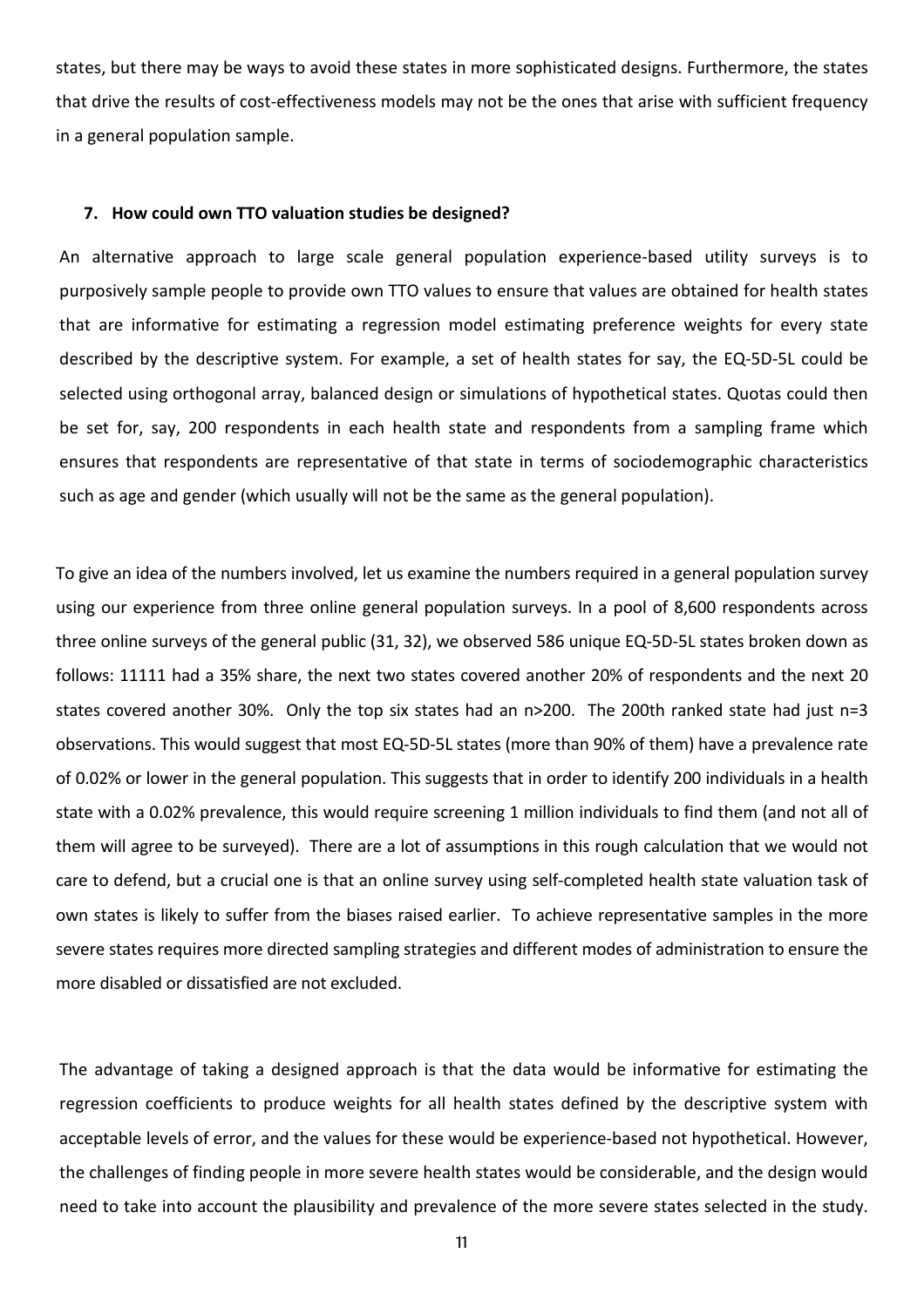Also note that such a sample that extensively oversampled respondents in low-prevalent states will no longer be a representative sample, where all members of the general public had an equal chance of being recruited.

**8. What are the normative arguments for using own health state values – and do we accept them?** The Washington Panel on the Cost Effectiveness in Health and Medicine (33) in advocating the use of general population values, argued that: '… the best articulation of society's preferences for a particular state would be gathered from a representative sample of fully informed members of the community' (this has been reaffirmed for the reference case in the update (34)). The Panel went on to use the notion of the 'veil of ignorance' to support the use of community values, where 'a rational public decides what is the best course of action when blind to its own self-interest, aggregating the utilities of persons who have no vested interest in particular health states seems most appropriate' (33). Patients tend to compare themselves to peers with similar health problems and this will influence their own health state valuations. They argue that the values of different patient groups are not comparable, whereas a general population sample provides a coherent set of values.

A key argument is that the general population pays for the service. However, whilst members of the general population may want to be involved in health care decision making, it is not clear that they want to be asked to value health states specifically (see for example (35)). At the very least, it does not necessarily imply that the current practice of using relatively uninformed general population preferences is optimal. A common argument for using patient values is the fact that patients understand the impact of their health on their well-being better than someone trying to imagine it (although they are having to imagine full health in most health state valuation tasks). Nevertheless, this does not imply that raw patient values should be used on their own to inform resource allocation decisions. This requires a value judgement that society wants to incorporate all the changes and adaptations that occur in patients who experience states of ill health over long periods of time. Some adaptation may be regarded as 'laudable', such as skill enhancement and activity adjustment, whereas cognitive denial of functional health, suppressed recognition of full health and lowered expectations may be seen as less desirable (2). Furthermore, there may be a concern that patient values are context based, reflecting comparisons with their recent experiences of ill health and the health of their immediate peers (3), which relates to response shift as discussed above.

#### **9. Alternative approaches**

One conclusion from the above discussion is that it may be difficult to justify the exclusive use of patient values, or the currently widely adopted practice of using values from relatively uninformed members of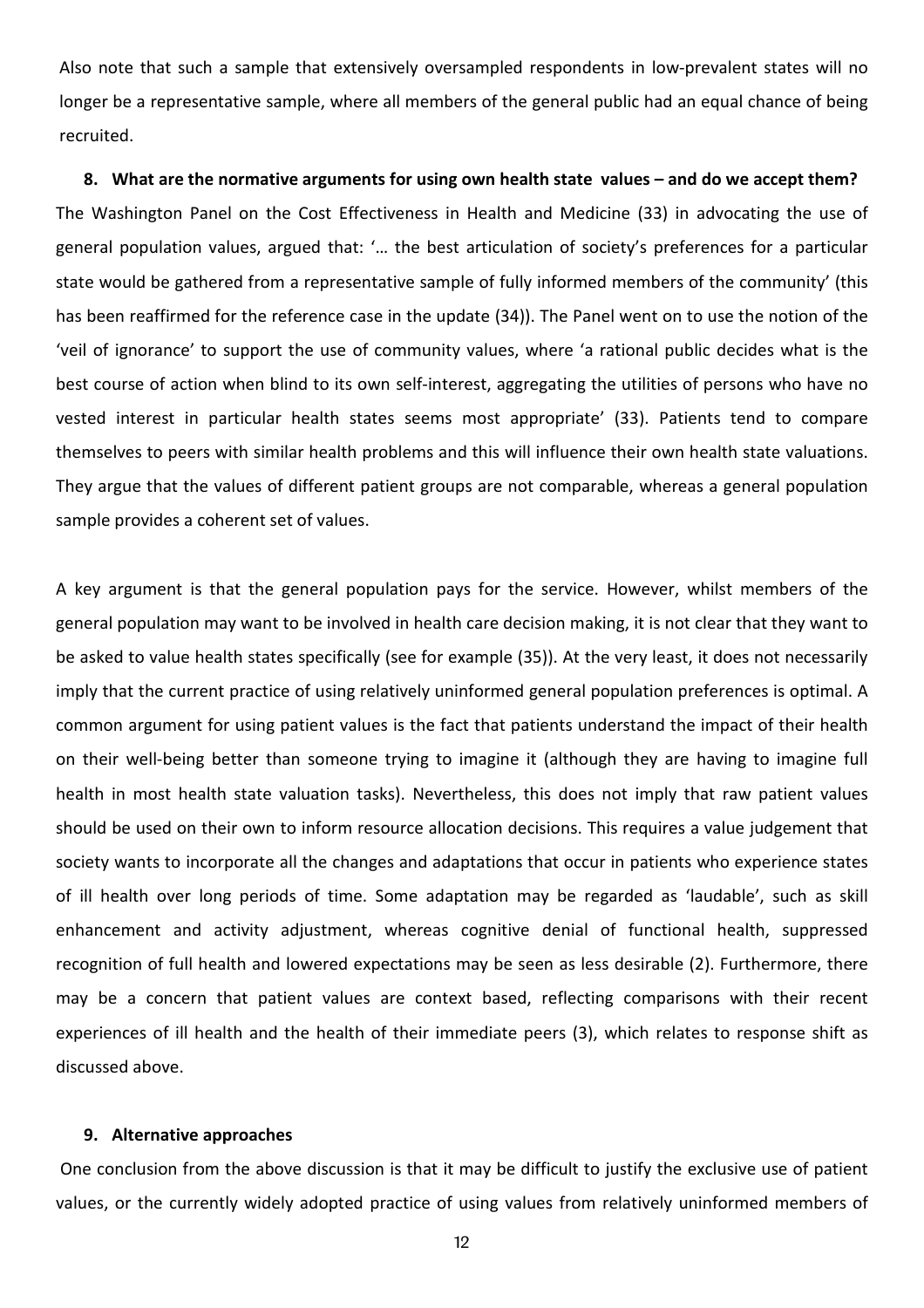the general population. If it is accepted that ultimately it is the values of the general population that are required to inform resource allocation in a public system, it might be argued that respondents should be provided with more information on what the states are like for people experiencing them, in order that they can provide *informed* values. There are at least three different ways to achieve this:

- 1) Improve the descriptive systems e.g. include well-being dimensions that better reflect the impact on the lives of those experiencing the health states
- 2) Encourage more deliberation and reflection in the task
- 3) As 2) but provide more information on adaptation or experience-based values (e.g. through own TTO) to the general population sample undertaking the valuations

There is a fourth way proposed in a recent paper by Versteegh and Brouwer (4) of not trying to adjust general population values, but instead analysts provide the decision makers with results using both sets of values. This would mean providing two incremental cost-effectiveness ratios or net benefit values. However, this would add significantly to decision complexity and would imply the need for two threshold values. Unless the two analyses support the same decision, it further begs the question of how a decision maker decides which analysis to use or what weights to use if they were to be combined. It could result in inconsistencies across decisions that would be difficult to defend, particularly when decisions are appealed in a court of law. Here we argue that it is better to agree on a single value set for decision making. There is also a fifth way of using subjective well-being to re-weight classification systems such as EQ-5D using patient data (36). However the results are not anchored onto the 1-0 full health-dead scale required to generate QALYs, as currently there are no measures of subjective well-being that are valued using this scale.

Below we focus our discussion on options 2) and 3).

#### **Using conventional valuation methods**

Encouraging more deliberation and reflection has been proposed by a number of commentators on the subject (2, 3, 26, 27, 37) and there are examples of some studies which have attempted to operationalise this in practice.

A review of empirical studies attempting to inform general population respondents published in 2009 and earlier identified a total of 14 studies reporting upon methods used to elicit informed general population values for health states (38). Interventions used to inform the general population were categorised into the following: information to enrich the health state descriptions (n=7); simulation to reproduce the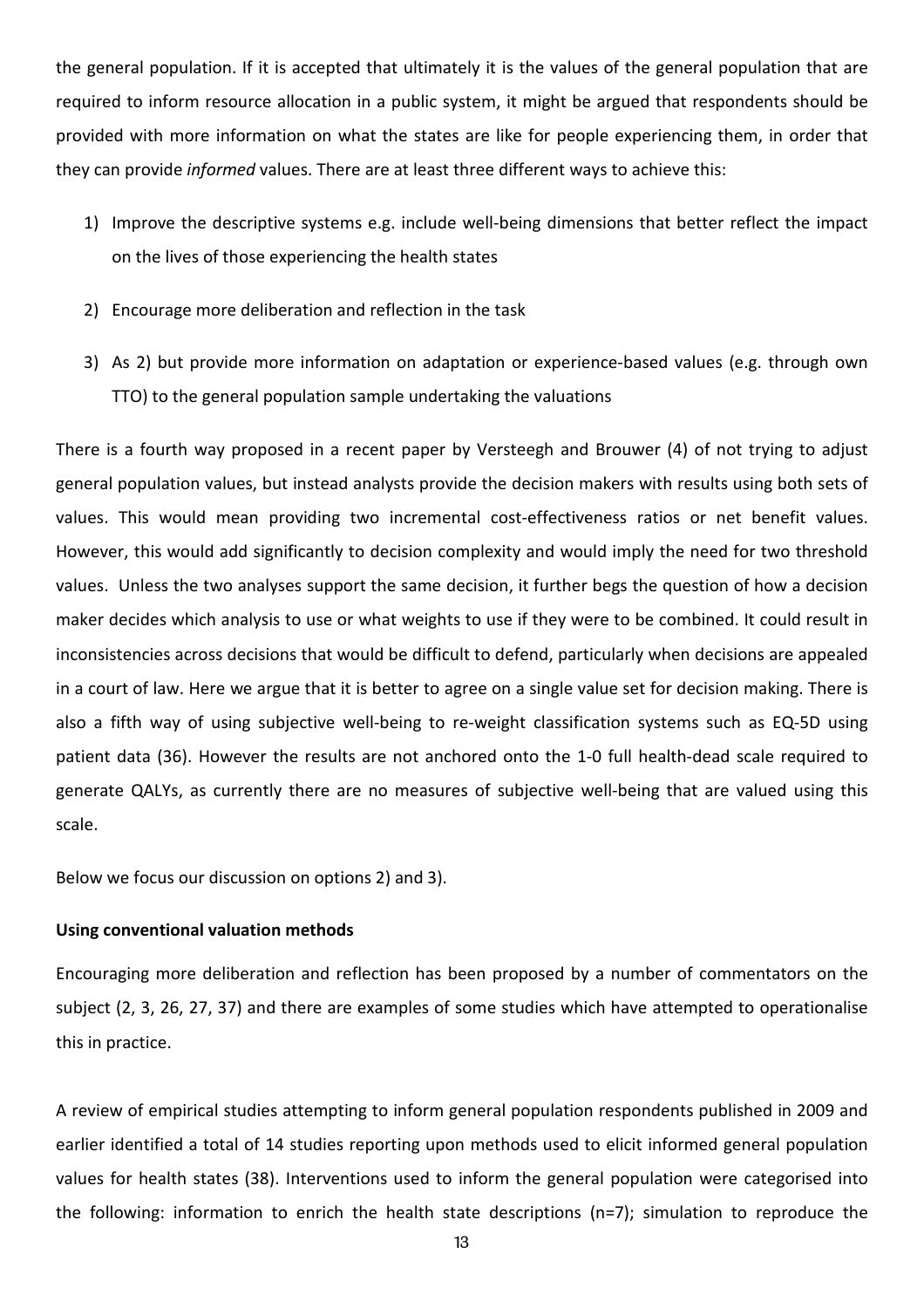symptoms of the health state (n=2); opportunity to reflect and deliberate on the health state descriptions (n=2); and exercises to evoke adaptation to the health state (n=3).

The majority of the identified studies identified in the review attempted to generate informed general population values for health states by providing respondents with additional information through the use of audio recordings and videos. These studies appear to show general population values can be changed by the provision of additional data, though it is difficult to judge whether they were better informed other than the finding that values were closer to the patient values. For example, Clarke et al. (39) examined health state values for three Gaucher disease states by presenting information from patients currently living in the states through the use of multimedia equipment, finding no statistically significant differences in the utilities between the patients and the general population samples. Cunningham and Hunt (40) used descriptions of dentofacial deformities and photographs of dental patients corresponding to the health state descriptions, again finding no statistically significant differences in the utilities between the patients and the general population samples. Damschroder et al. (41) used an adaptation exercise when valuing states pertaining to pre-existing paraplegia and new onset of paraplegia, finding that completing an adaptation exercise statistically significantly increased utility values. McTaggart-Cowan et al. (26) explored the extent to which members of the general population changed their initial values for three rheumatoid arthritis states following an adaptation exercise, where they listened to recordings of patients discussing how they adapted. After undergoing the adaptation exercise, the respondents increased their values for the rheumatoid arthritis states, where younger and healthier individuals were more likely to increase their initial values after being informed.

However, one study found that discussion of preferences elicited in a group setting did not have a statistically significant impact on responses. Stein et al (42) used standard gamble with a panel of 15 members of the general population who valued 41 different health states five times over the course of six months. Following initial individual valuations, the group was given the opportunity to discuss the health states and following this discussion individuals were given the opportunity to change their health state values though with no reference to patient values or adaptation. Although no statistically significant differences were detected before and after the discussion, respondents indicated that the group discussion brought reassurance and cohesion to their responses.

Overall this evidence suggests that informed general population preferences can reduce the difference to own health state values though whether the values are therefore better informed is difficult to prove and further research is encouraged (26, 43, 44). The previous studies were concerned with small numbers of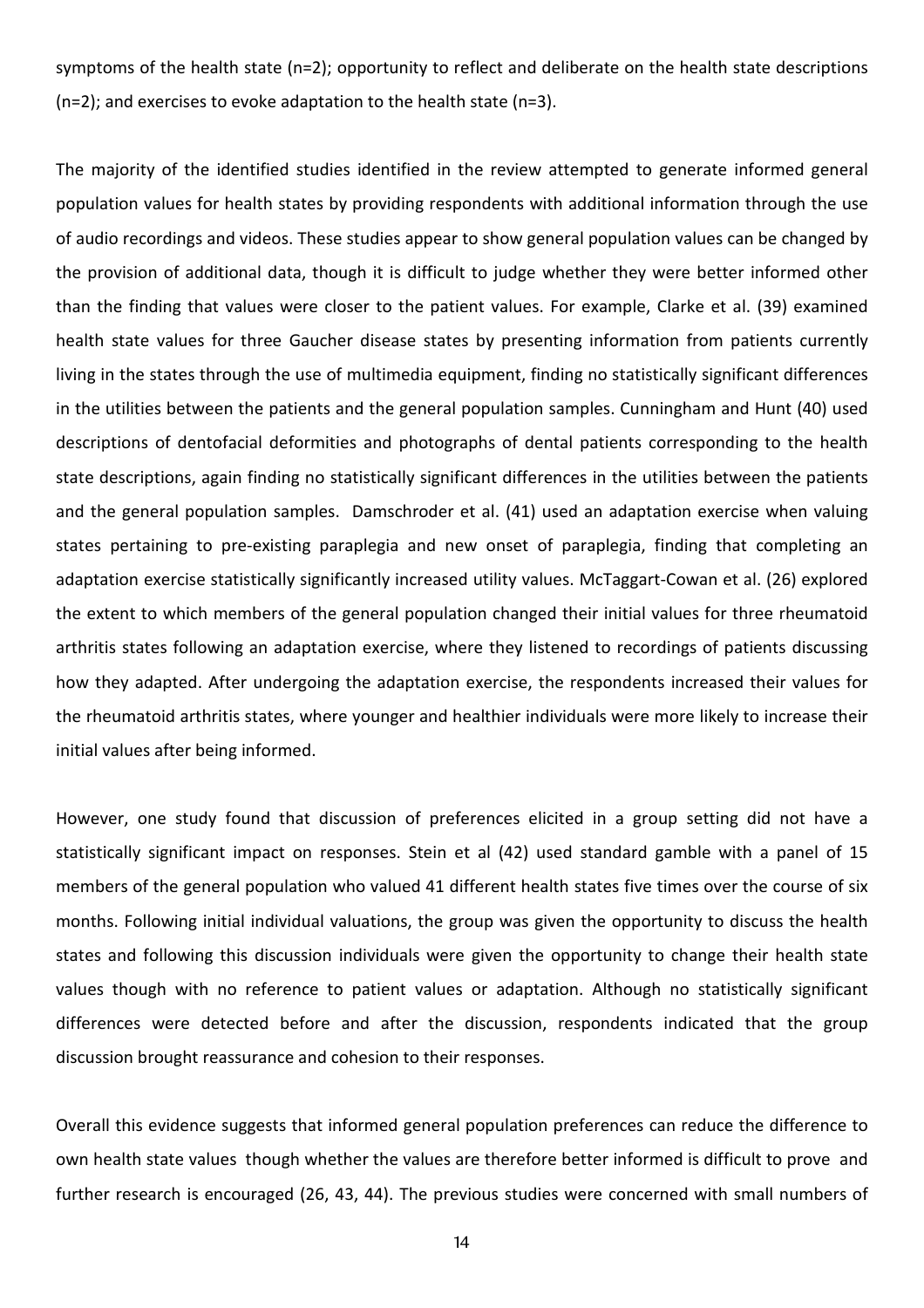mainly condition specific states. It is not clear how practical these methods would be for valuing large numbers of generic states generated by measures such as EQ-5D-5L.

#### **Using Citizen's juries and MCDA**

Citizens' jury and multi-criteria decision analysis (MCDA) can also be used to elicit informed utility values from the general population, though, as far as we are aware, they have not been used to date to value health states and the methods may understandably need further consideration and adaptation to the context. A citizens' jury involves a small sample of participants deliberating on a topic and reaching a democratic recommendation (45). In the area of health policy a sample of general population participants i) are presented with a health policy dilemma, ii) review and examine evidence on the dilemma, with the presentation of the evidence undertaken by experts, iii) deliberate the dilemma to reach a consensus for a recommendation, which not all participants have to agree with (45). Participants in a citizens' jury are not typically expected to be informed prior to the process, rather they become informed during the process. The NICE Citizens' Council is an example of a citizens' jury that is routinely involved in health policy decision-making (though this is just one type of citizens' jury). The outcome of the citizens' jury is typically qualitative, meaning that strength of preference is not typically indicated. Therefore a citizens' jury would need to be combined with one of the other techniques, such as TTO. This could involve participants undertaking TTO tasks "cold" before becoming informed on the topic, undertaking the full deliberative process of the citizens' jury and then completing the same TTO survey again to provide informed responses (see for example (46)). Undertaking the same TTO survey before and after the deliberative process enables the assessment of impact of the deliberative process.

Multi-criteria decision analysis (MCDA) can be used to evaluate health states in a group setting by explicitly considering multiple criteria. This enables a structured approach as 1) criteria are determined, 2) scores reflecting the value of how health states perform according to each of multiple criteria is determined, and then 3) weights that reflect the relative importance of each of the different criteria are considered, before 4) a recommendation is reached (47). Different types of approaches can be used to score and weight the criteria: value measurement models; outranking models; and goal, aspiration or reference-level models (47). The scores and weights can be determined separately, for example using VAS, or the scores and weights can be determined simultaneously, for example using discrete choice experiments or TTO (see (48)). This could be similar to recent work on "personal utility functions" undertaken by Shah et al. (49).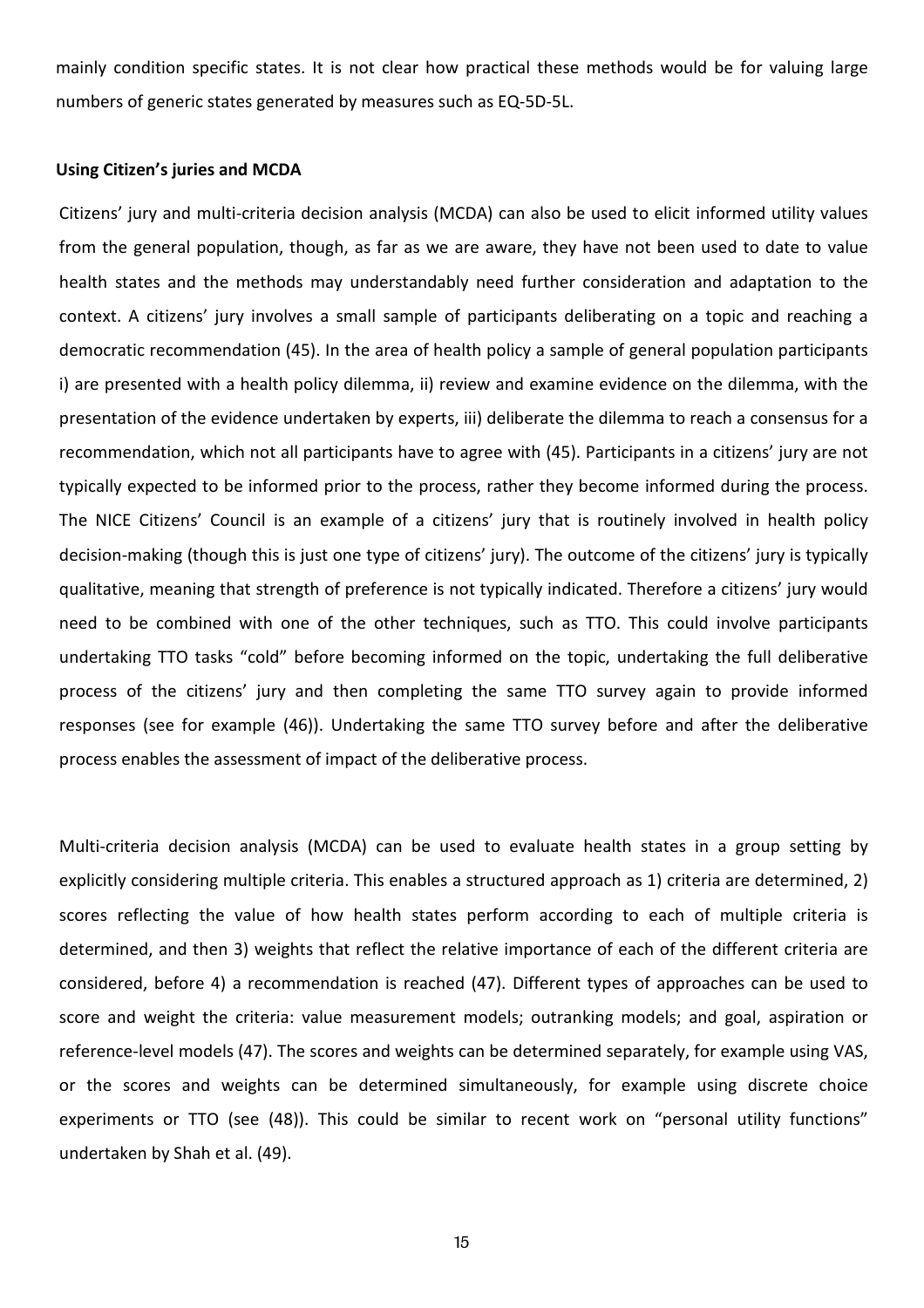#### **10. Conclusions**

This paper has critically examined the issue of experience-based utility, including consideration of the extent to which TTO and VAS tasks measure experience-based utility, the challenges of collecting and modeling experience-based utility values, and normative arguments for and against using experiencebased utility values. The literature has involved the collection of large amounts of quite complex data from people who may not be actually valuing what we imagine they are valuing, and who are not providing values of health states across the severity range. The normative arguments for eliciting own TTO utility values require consideration, and the suitability of current experience-based data for informing policy should be questioned.

The paper proposed one approach for collecting own TTO utility values that would provide less biased data for modelling values to produce preference weights, by systematically selecting health states and purposively sampling respondents using a sampling frame to meet pre-defined quotas. Finally, the paper suggested alternative approaches of obtaining more *informed* general population preferences that take more account of patient views.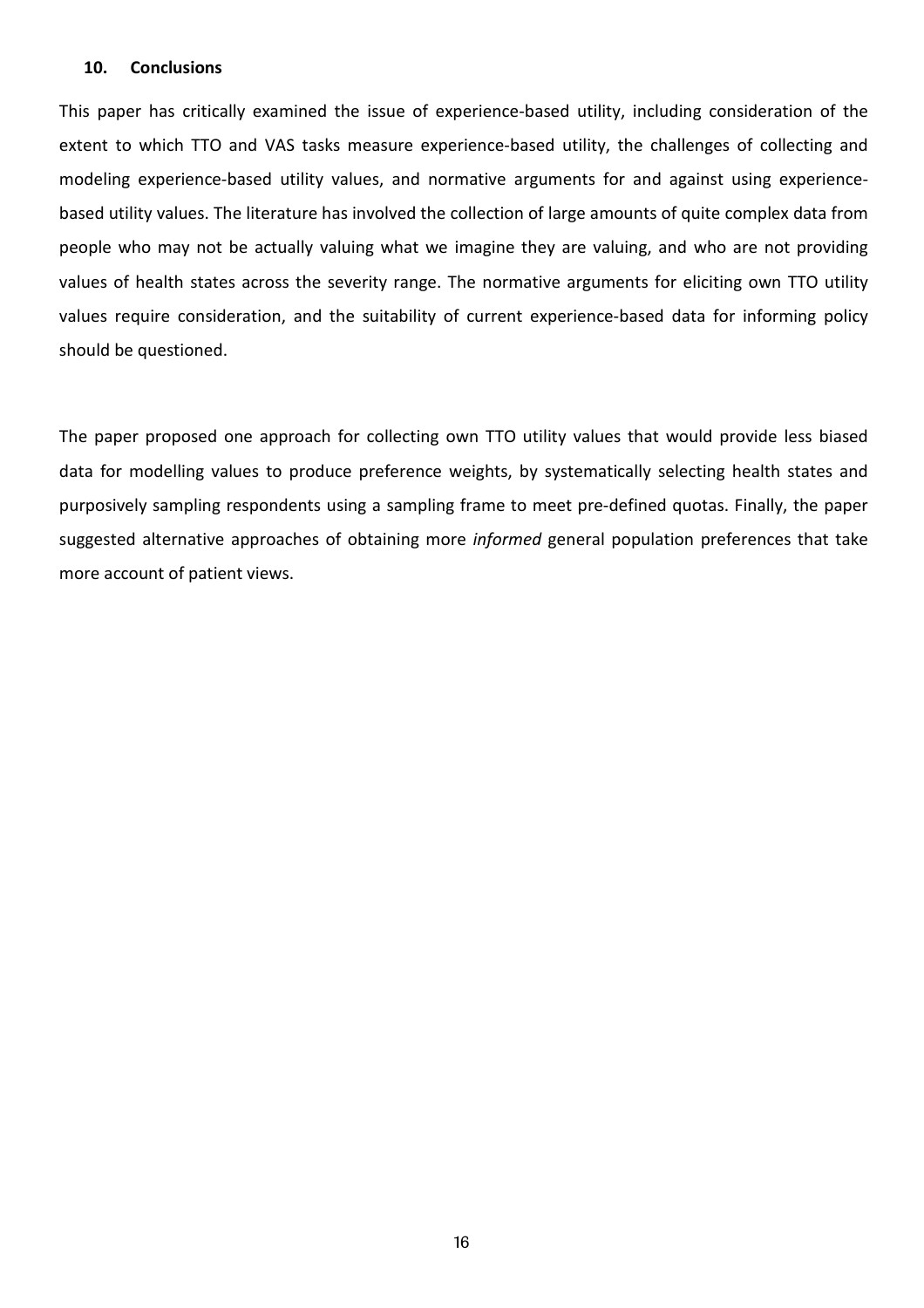#### **References**

1. Brazier J, Ratcliffe J, Salomon J, Tsuchiya A. Measuring and Valuing Health benefits for Economic Evaluation. 2nd Edition ed. Oxford: Oxford University Press: ; 2016.

2. Menzel P, Dolan P, Richardson J, Olsen A. The role of adaptation to disability and disease in health state valuation: a preliminary normative analysis. Social Science and Medicine. 2002;55:2149-1258.

3. Ubel P, Loewenstein G, Jepson C. Whose quality of life? A commentary exploring discrepancies between health state evaluations of patients and the general public. Quality of Life Research. 2003;12:599- 607.

4. Versteegh M, Brouwer W. Patient and general public preferences for health states: a call to reconsider current guidelines. Social Science and Medicine. 2016;165:66-74.

5. Mann R, Brazier J, Tsuchiya A. A comparison of patient and general population weightings of EQ-5D dimensions. Health Economics. 2009;18:363-72.

6. Sun S, Chen J, Kind P, Xu L, Zhang Y, Burström K. Experience-based VAS values for EQ-5D-5L health states in a national general population health survey in China. Quality of Life Research. 2015;24:693-703.

7. Burstrom K, Sun S, Gerdtham U, Henriksson M, Johannesson M, Levin L, et al. Swedish experiencebased value sets for EQ-5D health states. Quality of Life Research. 2014;23:431-42.

8. Dolan P. Whose preferences count? Medical Decision Making. 1999;19(4):482-6.

9. Kahneman D. Evaluation by moments: past and future. In: D K, AS T, editors. Choices, values and frames. 693–708. New York: Cambridge University Press and the Russell Sage Foundation; 2000.

10. Kahneman D, Sugden R. Experienced utility as a standard of policy evaluation. Environmental and resource economics,. 2005;32(1):161-81.

11. Kahneman D, Wakker P, Sarin R. Back to Bentham? Explorations of experienced utility. The quarterly journal of economics. 1997;112(2):375-405.

12. Dolan P, Kahneman D. Interpretations of utility and their implications for the valuation of health. Economic Journal. 2008;118:215-34.

13. Larson R, Csikszentmihalyi M. The experience sampling method. New Directions for Methodology of Social and Behavioral SciencE. 1983;15:41-56.

14. Kahneman D, Krueger A, Schkade D, Schwarz N, Stone A. A survey method for characterizing daily life experience: The day reconstruction method. . Science. 2004;306(5702):1776-80.

15. Kahneman D, Krueger A. Developments in the measurement of subjective well-being. The Journal of Economic Perspectives. 2006;20(1):3-24.

16. Tengs T, Wallace A. One thousand health related quality of life estimates. Medical Care. 2000;38:583- 637.

17. Ratcliffe J, Brazier J, Palfreyman S, Michaels J. A comparison of patient and population values for health states in varicose veins patients. Health Economics. 2007;16:395-405.

18. Peeters Y, Stiggelbout A. Health state valuations of patients and the general public analytically compared: a meta-analytical comparison of patient and population health state utilities. Value in Health. 2010;13(306-309).

19. Pyne J, Fortney J, Tripathi S, Feeny D, Ubel P, Brazier J. How Bad Is Depression? Preference Score Estimates from Depressed Patients and the General Population. Health Services Research. 2009;44(4):1406- 23.

20. Brazier J. Measuring and valuing mental health for use in economic evaluation. Journal of Health Services Research and Policy. 2008;13:70-5.

21. Williams A. The measurement and valuation of health: a chronicle. Discussion Paper 136, Centre for Health Economics: York Health Economics Consortium, University of York; 1995.

22. Rand-Hendriksen K, Augestad L, Kristiansen I, Stavem K. Comparison of hypothetical and experienced EQ-5D valuations: Relative weights of five dimensions. Quality of Life Research. 2012;21(6):1005- 12.

23. Little M, Reitmeir P, Peters A, Leidl R. The impact of differences between patient and general population EQ-5D-3L values on the mean tariff scores of different patient groups. Value in Health. 2014;17:364-71.

24. Leidl R, Reitmeir P. A value set for the EQ-5D based on experienced health states: development and testing for the German population. Pharmacoeonomics. 2011;29:521–34.

25. Sprangers M, Schwartz C. Integrating response shift into health-related quality-of-life research: A theoretical model. Social Science and Medicine. 1999;48(1507-1515).